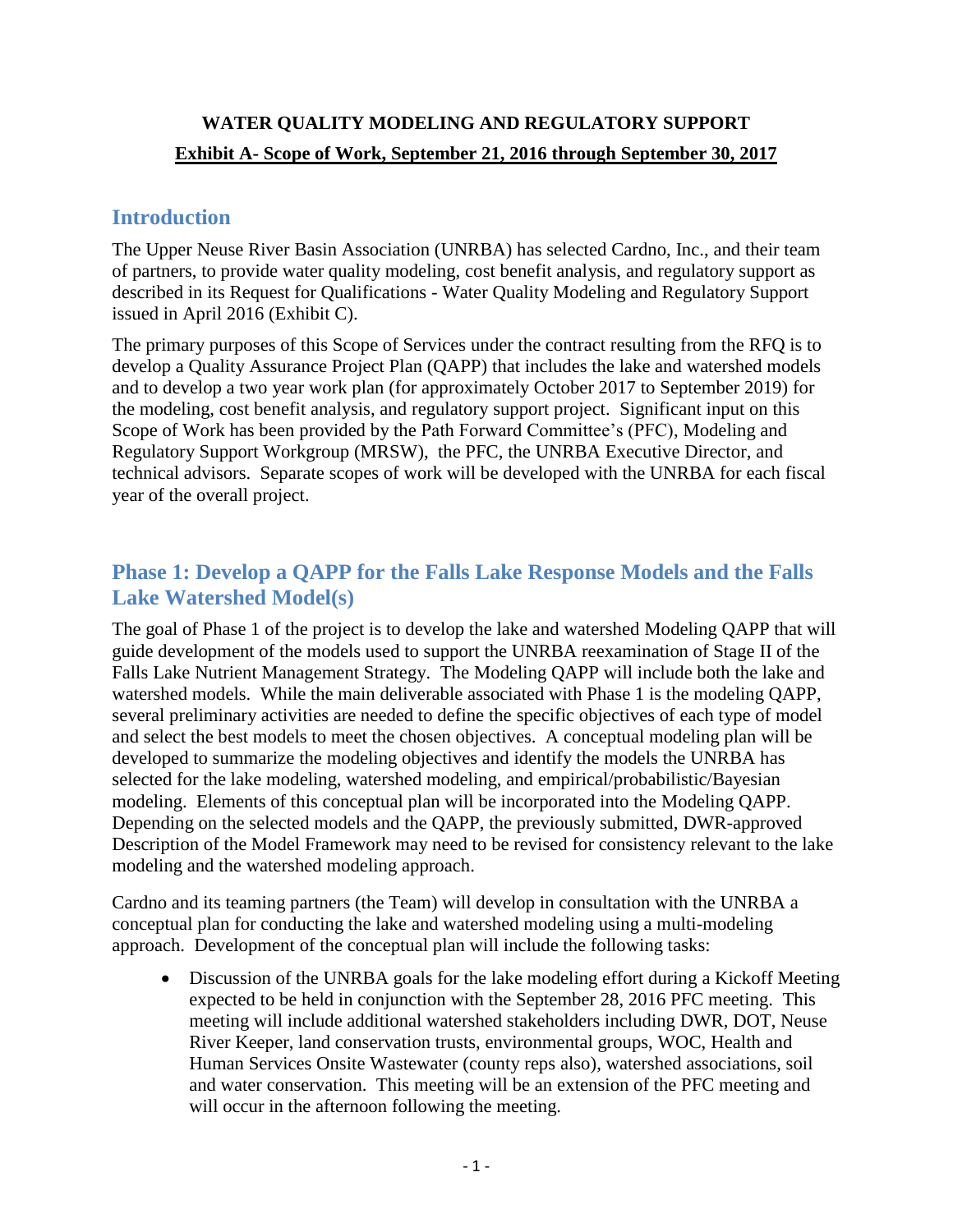- Review and evaluation of potential lake model packages (e.g., EFDC, BATHTUB, CE-QUAL-W2, WASP, WARMF-lake, WARMF-CE-QUAL-W2, and stochastic modeling; addressing 1D/2D/3D models and capabilities) that will support a recommendation to the UNRBA of the modeling packages or combination of packages that will provide accurate and appropriate simulation of nutrients, algae, and total organic carbon to support the UNRBA's Falls Lake Nutrient Management Strategy reexamination. Comparison of models will be provided in tabular format with preliminary recommendations in the form of a slide presentation developed by the Team for discussion with the MRSW and PFC. A brief description of why each model was selected will be included in the QAPP.
- Review and evaluation of potential watershed model packages (e.g., WARMF, SWAT, SPARROW, PC-SWMM, RHYSS, and stochastic modeling) with the MRSW and PFC to develop a recommendation on the package or combination of packages can provide accurate and appropriate simulation of watershed nutrient and total organic carbon loading given the monitoring data and modeling objectives defined by the UNRBA to support reexamination of the Falls Lake Nutrient Management Strategy. Comparison of models will be provided in tabular format with preliminary recommendations in the form of a slide presentation developed by the Team for discussion with the MRSW and PFC. A brief description of why each model was selected will be included in the QAPP.
- Development of supporting materials that describe the conceptual modeling plan. These materials will be distributed prior to the UNRBA PFC meeting or meetings that will discuss and make decisions on the conceptual modeling plan. These supporting materials may include slides, handouts, figures, and tables. Relevant information from these materials will be incorporated into the Modeling QAPP and its appendices.

The conceptual model plan and evaluation of models will be used to develop the Modeling QAPP. Decisions regarding the model selection and conceptual model plan will be documented in the form of meeting notes during MRSW and PFC meetings by Cardno. The Team will develop the Modeling QAPP in accordance with the Falls Lake Rules (15A NCAC 02B .0275 (5) (f)) and will use EPA's (2002) Guidance for Quality Assurance Project Plans for Modeling (QA/G-5M) EPA/240/R-02/007.

A draft of the Modeling QAPP will be provided iteratively to the UNRBA MRSW and PFC for review and editing, and then to the NC Division of Water Resources (DWR) for review prior to formal submittal. The Team will be responsible for finalizing the QAPP for submittal to the agency and assisting the UNRBA in responding to any agency comments or issues.

#### Communications

The Team will coordinate communications throughout the project with the Executive Director, the MRSW and the PFC through a series of meetings, calls, or webinars. The UNRBA Board will be briefed and updated as appropriate based on guidance from the PFC.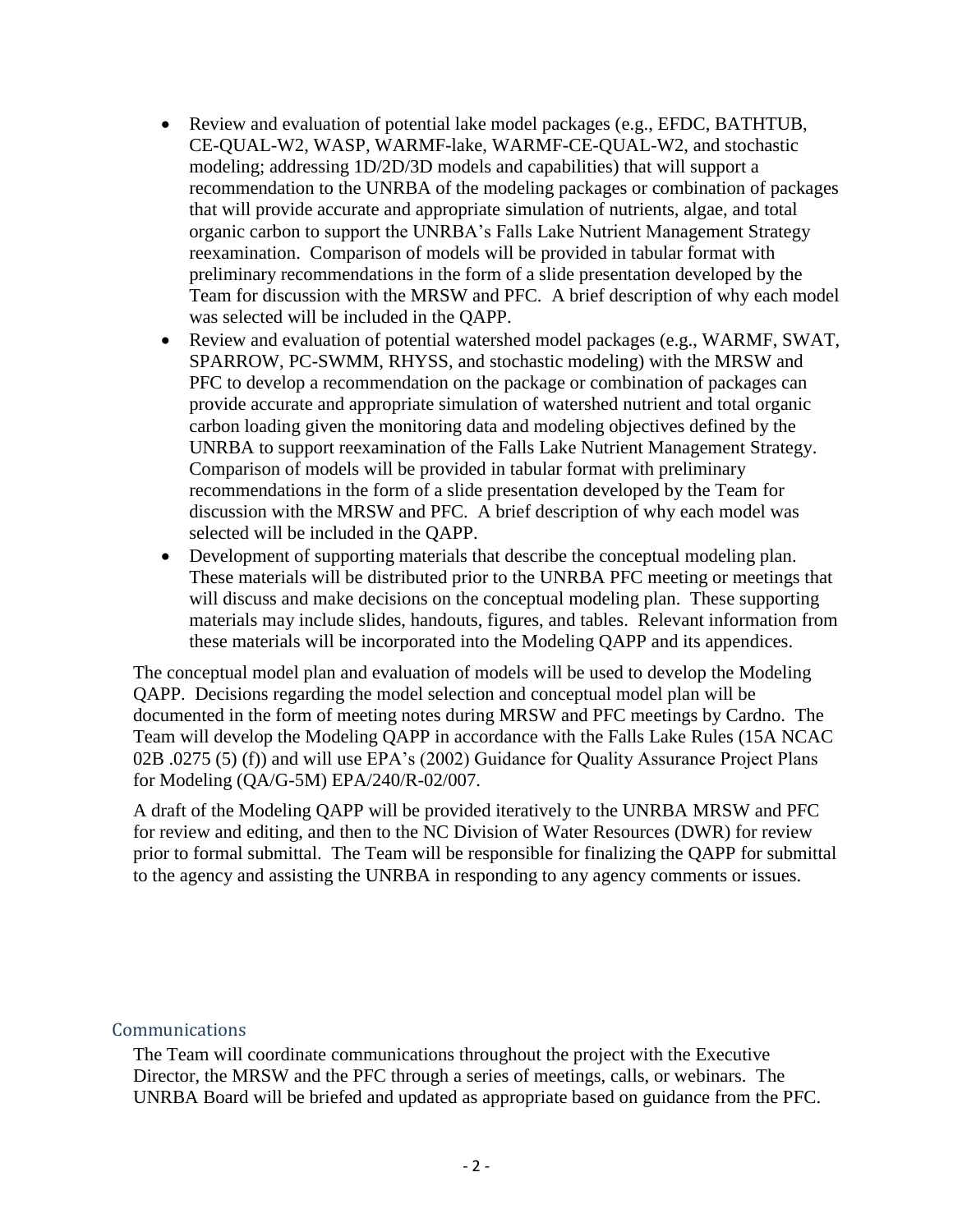The scope of work for the development of the lake and watershed modeling QAPP assumes the following communications (additional communications are included in Phase 5):

- Twice per year in person meetings between active modeling task leads and the UNRBA. It is anticipated that these meetings will coincide with PFC meetings and may extend beyond the regularly scheduled meeting time. The first meeting is planned for September 28, 2016 to kickoff Phase 1.
- Bi-monthly calls (every other month) with the MRSW beginning in November or December. An agenda will be developed for these calls and the sessions will last approximately 1.5 hour, providing sufficient opportunity to discuss status and technical issues for the project.

### Phase 1, First Year Deliverables:

The schedule for deliverables associated with Phase 1 is presented in Figure 1. This prospective schedule is based on meeting the UNRBA objectives and time frames for this project. Based on review and input by the MRSW, PFC, UNRBA, and DWR, this schedule may need to be revised.

1. Slides and handout materials (electronic copies in native format) to facilitate discussion of a) model evaluation and selection and b) development of the conceptual modeling plan. Key elements of these materials will be included in the Modeling QAPP to formally document why specific models were selected and how multiple models may be used to support the reexamination.

2. Draft and final Falls Lake nutrient response and watershed Modeling QAPP.

3. Presentations to the UNRBA Path Forward committee or UNRBA Board of Directors as appropriate and needed (see Phase 5), and

4. Revisions to the previously submitted Description of the Model Framework that was approved by DWR for consistency with the revised modeling QAPP.

### **Phase 2: Develop the Two-Year Work Plan**

The Team will develop, in consultation with the UNRBA, a two-year work plan (approximately October 2017 to September 2019) for the modeling project including implementation of the watershed and lake modeling conceptual plans from Phase 1 and the development of the cost-benefit model that effectively supports the UNRBA's goal of providing a successful reexamination of the Falls Lake Nutrient Management Strategy, including additional regulatory options. The work plan will include detailed task breakdown structures and cost estimates for the two year period based on the local government fiscal year. The Team will seek input and direction from the MRSW and Path Forward Committee regarding the development of the work plan.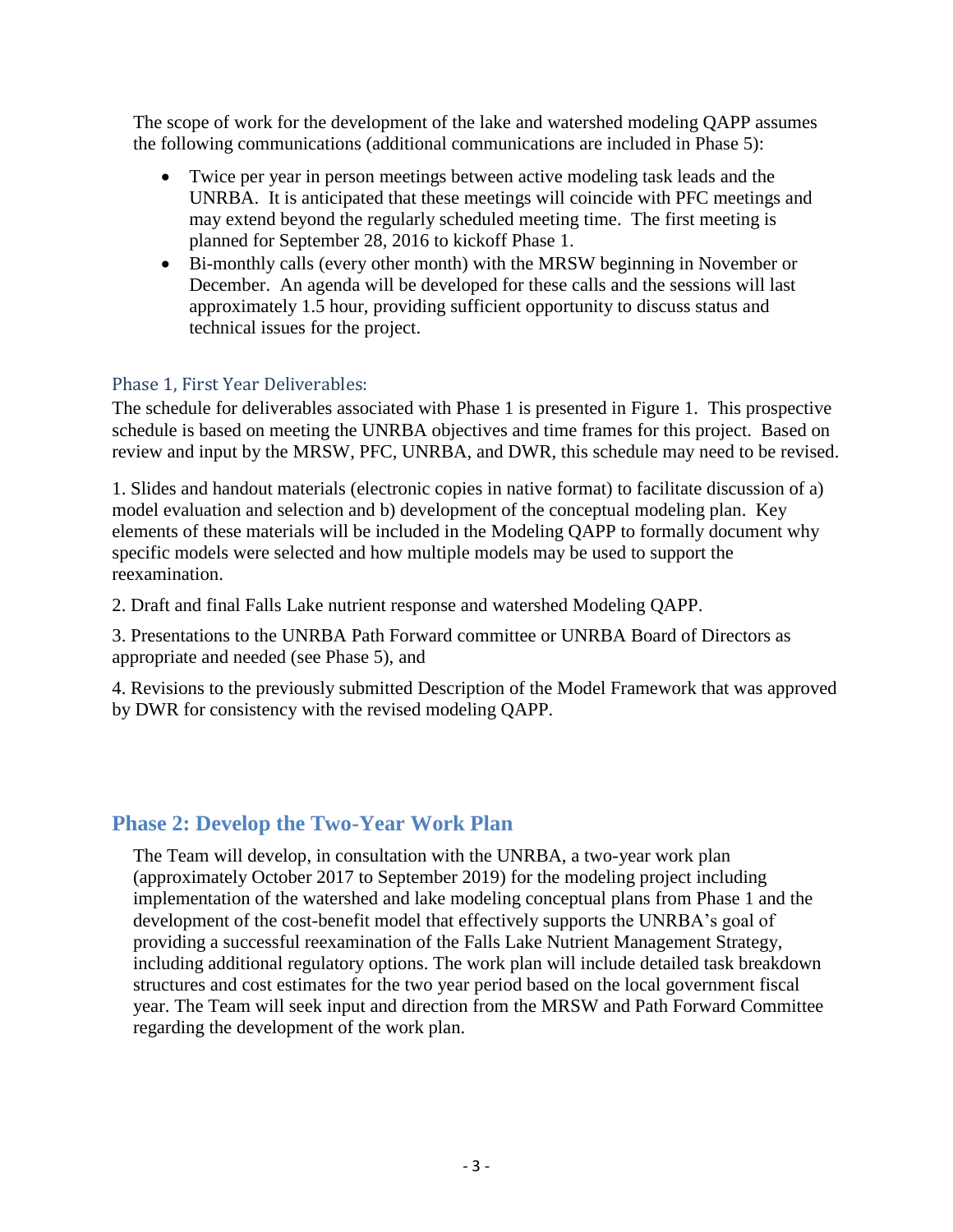#### Communications

Throughout this project, the Team will coordinate with the Executive Director, the MRSW and the PFC through a series of meetings, calls, or webinars. The UNRBA Board will be briefed and updated as appropriate based on guidance from the PFC. The scope of work for the development of the two year work plan assumes the following communications continued from Phase 1 (additional communications are included in Phase 5):

- Twice per year in person meetings between active modeling task leads and the UNRBA. It is anticipated that these meetings will coincide with PFC meetings and may extend beyond the regularly scheduled meeting time. The second meeting is planned for March 22, 2017 to kickoff Phase 2.
- Continued bi-monthly calls (every other month) with the MRSW. An agenda will be developed for these calls and the sessions will last approximately 1.5 hour, providing sufficient opportunity to discuss status and technical issues for the project.

#### Phase 2, First Year Deliverables:

The schedule for deliverables associated with Phase 2 is presented in Figure 1. These include:

1. Draft and final, two-year work plan (approximately October 2017 to September 2019) with a cost estimate for each year. A draft of the work plan will be presented to the PFC at its June 2017 meeting.

2. Draft and final scope of work and budget for Modeling and Regulatory Support for October 2017 to September 2018 will be presented to the PFC at its August 2017 meeting for requested approval by the UNRBA Board of Directors during the September BOD meeting.

2. Status presentation and discussion of this phase with the UNRBA Path Forward Committee (see Phase 5).

#### **Phase 3: Cost Benefit Analysis**

There are no first-year deliverables anticipated for this component of the Modeling and Regulatory Support effort. A majority of this work will be conducted in subsequent years and will be described in the two-year work plan (See Task 2). The Team is prepared to adapt the schedule and budget to initiate work on this phase earlier than anticipated, if requested by the UNRBA.

### **Phase 4: Regulatory Options Support**

There are no first-year deliverables within this service area. A majority of this work will be conducted in subsequent years and will be addressed in the two-year work plan (See Task 2). The Team is prepared to adapt the schedule and budget to initiate work on this phase earlier than anticipated, if requested by the UNRBA.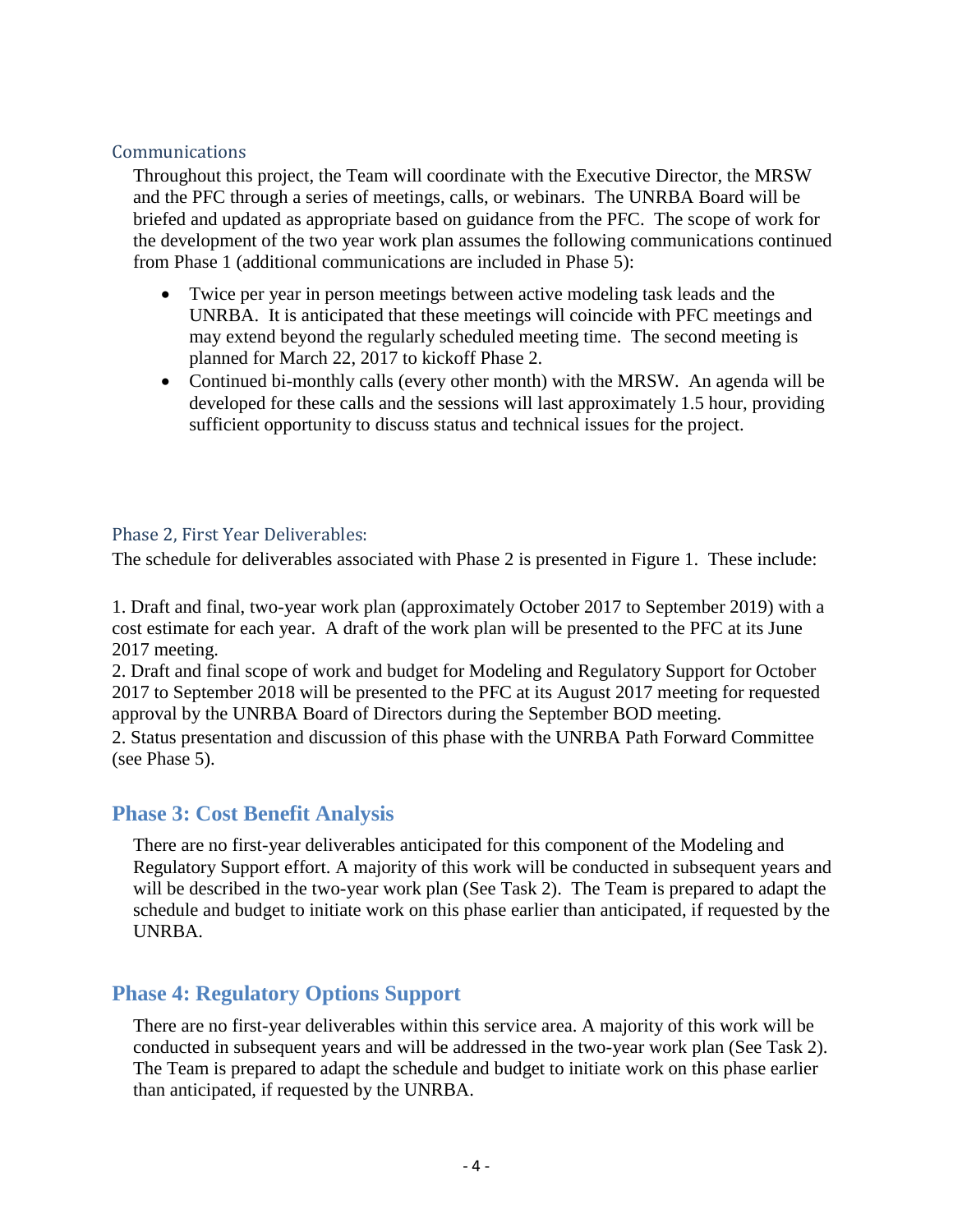## **Phase 5: Project Management and General Meetings**

Cardno will provide general program management for these efforts and will generate monthly invoices and supporting documentation for submittal to the UNRBA.

Cardno will facilitate scope and contract development for subsequent fiscal years.

Cardno will participate in the routine general UNRBA meetings with the Path Forward Committee (PFC) and Board of Directors (BOD) with the following assumptions:

- The Cardno Project Manager will provide status reports at BOD meetings.
- The Cardno Project Manager will provide status reports at the monthly PFC meetings beginning in October. The Cardno Project Manager will participate in these monthly meetings, with modeling leads participating remotely on an as needed basis.
- The Cardno Project Manager will participate in weekly status calls with the Executive Director.

### **Project Schedule**

The prospective project schedule is provided in Figure 1.